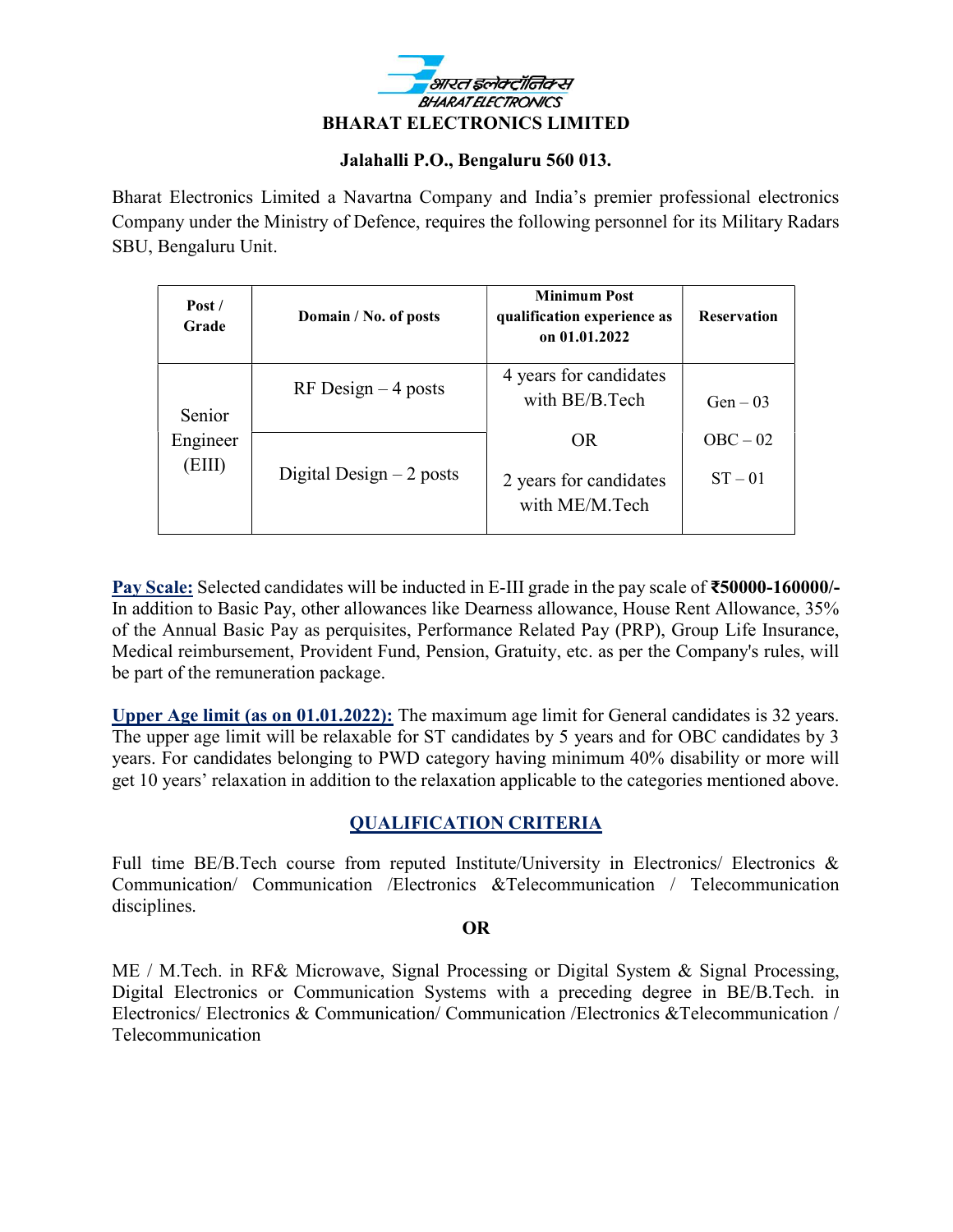

Candidates should have secured First Class in the indicated qualification for General/OBC categories. Pass Class for ST/PWD candidates. Method of conversion of CGPA to percentage has to be attached.

## POST QUALIFICATION EXPERIENCE (as on 01.01.2022)

Candidates should have worked in / possess expertise in either RF Domain or Digital Design in any of the areas specified below:

## 1. RF Design:

- Experience in RF & Microwave Circuit Design in various frequency ranges
- Experience in MMIC based Circuit Design
- Strong concepts in Transmission Line & Electro Magnetic Theory
- Experience in various circuit topologies including Microstripline, Striplines and Coplanar waveguides etc.
- Experience in Testing of RF modules including LNAs, RF Front Ends, Filters, Synthesizers, Power Amplifiers etc
- Work experience on Microwave Design Tools including ADS, System Vue, Microwave Office etc.
- Work experience of Electromagnetic Simulation Tools like HFSS (Ansys), CST Microwave Studio, FEKO, IE3D, etc.
- Well versed with using Lab instruments (Signal Generators, Spectrum Analyzers, Network Analyzers, etc.)
- Candidate should have strong analytical, team building, problem solving and organizational abilities.
- Experience in Radar System and Subsystem Design will be preferred.

# 2. Digital Design:

- Sound Knowledge in Digital, Analog and Mixed Signal Circuits design. Candidate should be able to Design, implement and test from module level through full system integration.
- Experience in design/testing of Signal and Data processors involving FPGA / DSP based hardware & firmware in the areas of FPGA development and debug tools.
- Experience in RTL design and simulation using Verilog and VHDL
- Experience in FPGA design tools such as Altera Quartus, Time Quest, Signal Tap, Xilinx Vivado.
- Experience with SoC architectures such as Altera Cyclone V SoC and Xilinx Zynq.
- Implementation experience of data acquisition, digital down conversion, matched filtering, FFT, Digital beam former and CFAR, Display systems and Inertial Navigation systems.
- Hands-on experience in using the test instruments like Logic Analyzers, Waveform Generator and Oscilloscopes etc.,
- Familiarity in digital design simulation tools (for e.g MATLAB, FPGA emulation tool for digital design & VHDL coding etc) is desired.
- Candidate should have Strong analytical, problem solving and creative abilities and good verbal and written communication skills.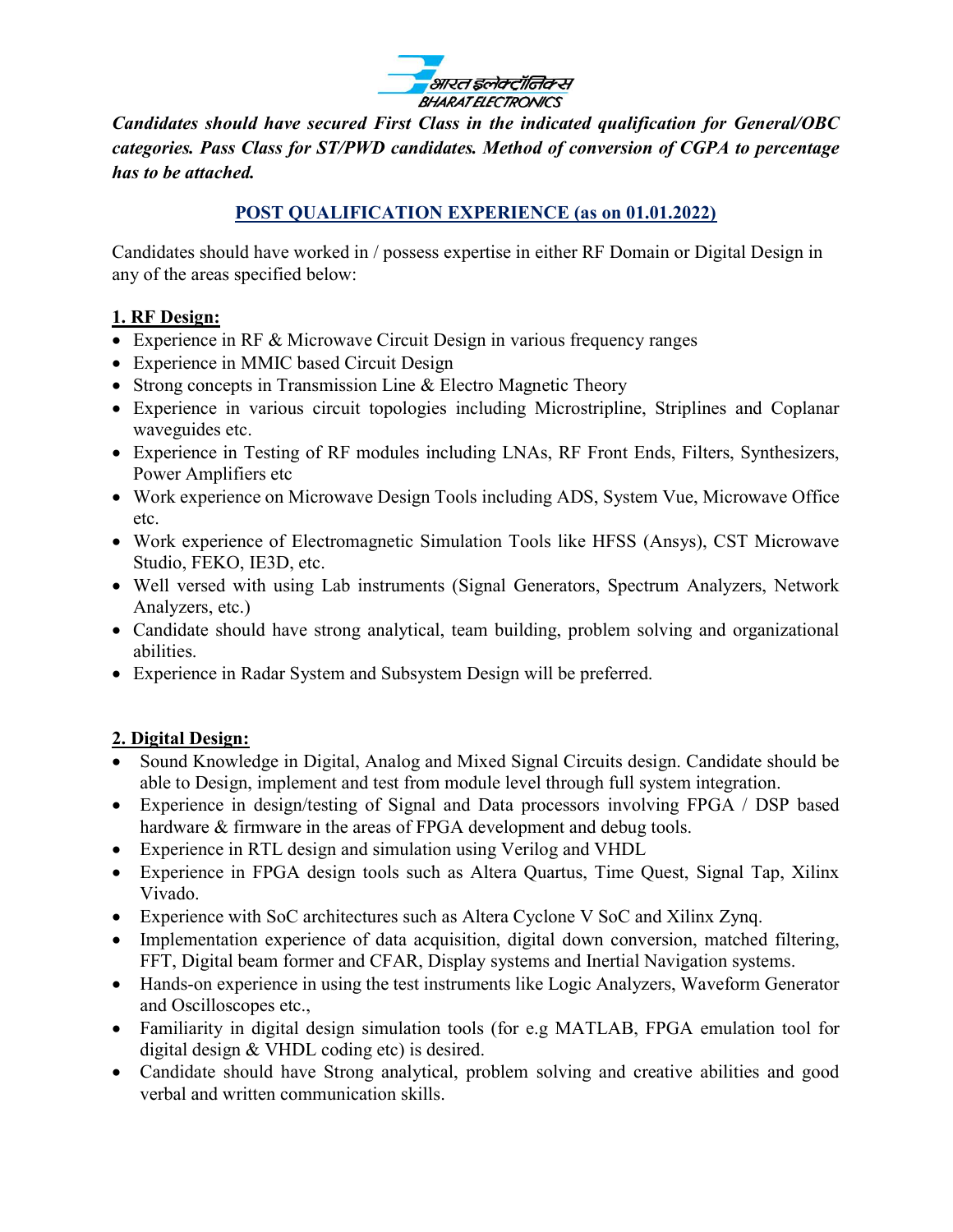

• Candidates with knowledge of C  $/C++$  /Linux Programming, work experience in Interface protocols like RS232, RS422, I2C, TCP/IP, UDP Ethernet, USB, MIL 1553, 1G/10G, Fibre optics, and with an understanding of the Radar system and subsystem will be preferred.

Note: Experience in teaching field or internship which is carried out to fulfill the requirements of any academic course will not be considered as post qualification experience. The experience acquired after completion of BE / B.Tech. or ME/M.Tech. (as applicable) only will be taken into consideration. The experience will be strictly scrutnised in line with the criteria indicated above and candidates who do not meet the above criteria will be summarily rejected.

# JOB DESCRIPTION

## Senior Engineer (E-III)- RF Design:

- Design & Development of RF subsystems like Receiver, LNA, down converter, Synthesiser from the given specifications.
- Usage of EDA Tools for RF Front End Design
- Usage of RF Test & Measurement Instruments including Signal Generators, Spectrum Analysers, Modulators, Vector Network Analysers, etc.
- Participate in Design Review and progress review of System/Subsystems.
- Ensuring all subsystem specification meets the overall system requirements.
- Preparation of Engineering documents, Technical manuals, User manuals, etc.
- Testing, evaluation and acceptance of the RF subsystems.
- Integration of RF subsystems in the system
- Verify and validate the system through in-house and field trials.

# Senior Engineer (E-III)- Digital Design:

- Design & Development of Digital Receiver, Signal processing, Beam forming, Wave form Generator, System Controller, Interfaces between subsystems to meet system requirements.
- Design & Development of Signal Processing algorithms, Beam forming algorithms & timing generation, ground clutter mitigation.
- Design and testing of high speed and mixed signals PCB design.
- Design with High speed data transfer protocols such as SRIO/10G LAN/ Aurora etc.
- Design based on Microcontroller/ Processor/FPGA/DSPs architecture.
- Preparation of Engineering documents, Technical manuals, User manuals, etc.
- Testing, evaluation and acceptance of the subsystems.
- Verify and validate the system through in-house and field trials.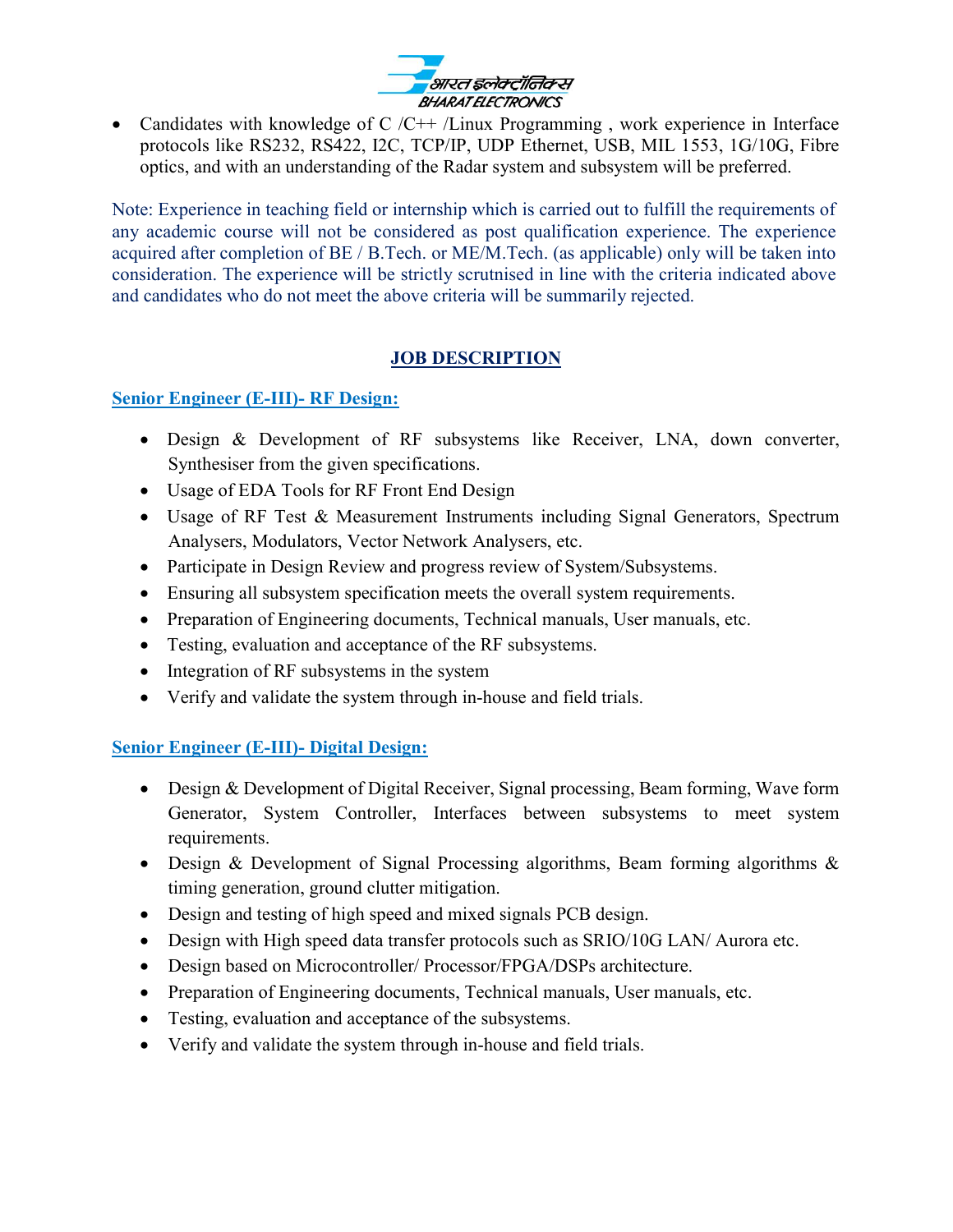

METHOD OF SELECTION: Selection will be through a Written Test, followed by an Interview, only for those candidates who qualify in the written test.

#### HOW TO APPLY:

Candidates who meet the above mentioned criteria are required to download the application form provided as a link to this advertisement. The duly filled in application along with the photocopies of the below mentioned documents/enclosures are to be sent through post to-

#### DGM (HR/MR, MS &ADSN) Bharat Electronics Limited, Jalahalli Post, Bengaluru-560 013.

### The last date to apply is 9<sup>th</sup> February 2022.

Applications that are incomplete, not in the prescribed format, not legible, received after due date or without the required enclosures, will be summarily rejected without assigning any reasons and no correspondence in this regard will be entertained.

#### Documents to be submitted along with the application form:

i)  $10^{th}$  Standard marks card (as proof of date of birth)

ii) B.E/ B.Tech. Degree certificate and M.E./M.Tech. Degree certificate (as applicable)

iii) All semester marks cards of BE/B.Tech. and ME / M.Tech. (as applicable)

iv) CGPA to percentage conversion formula issued by the University / Institute.

v) Tribe/ Community/ Disability certificate in case of candidates belonging to ST/OBC/PWD respectively. Candidates claiming reservation under any of the above categories are required to submit the certificate in the prescribed format. The formats of various certificates are provided as link to the advertisement. Candidates belonging to OBC category should produce the certificate issued on or after 01.01.2021.

vi) Post qualification work experience certificate/s from previous / current employer. Where current employment certificate is not produced, the Offer of current appointment, Employee ID proof and latest pay slip should be compulsorily enclosed.

vii) A detailed write-up on the post qualification experience specifying job role / responsibilities and areas worked in.

viii) Candidates working in PSUs / Govt. organizations should compulsorily submit the application through proper channel or produce 'No Objection Certificate' at the time of the interview. ix) SBI Challan for having remitted the application fee.

Note: The BE / B.Tech. and ME / M.Tech. certificates should clearly indicate the discipline and the class secured.

# PAYMENT OF APPLICATION FEE:

 General / OBC candidates are required to remit an amount of Rs. 750/- towards application fee through SBI Collect (through online mode or through SBI Branch). The application fee